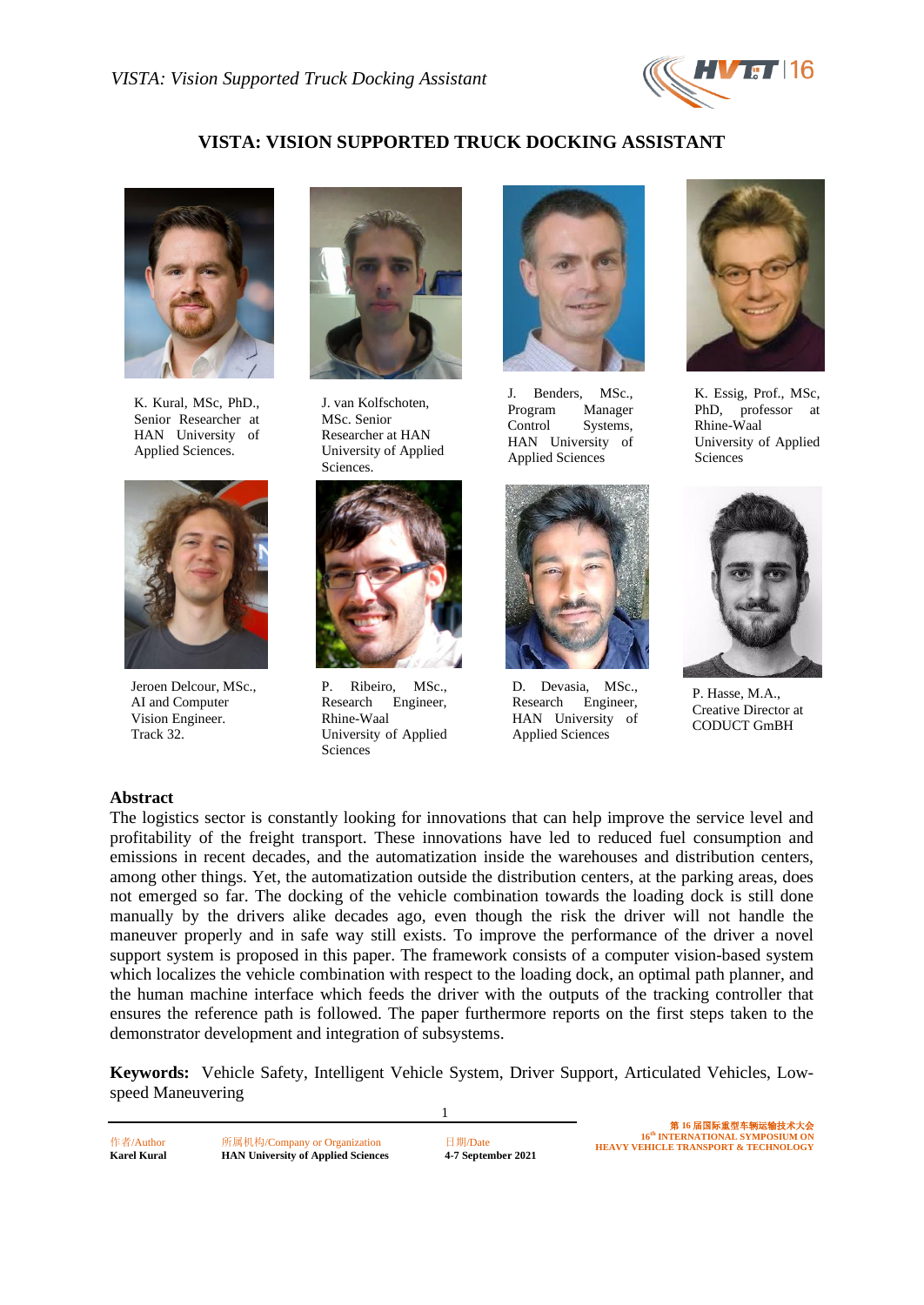

## **1. Introduction**

The profitability and safety are essential in the logistics sector. Given the trend of the road freight transport demand in Europe, which can be seen in Figure 1., it may be expected that more vehicles on the roads and in the distribution centers will be needed to satisfy the transport demand in the future. To increase the efficiency, experiments are being carried out nowadays on a large scale with automatization of trucks on various levels.

Many of these tested innovations have in common that additional systems in the vehicle take over the role of the driver at the cost of complex technology which can only be used in new vehicles. Hence it appears, that for the deployment and implementation of these systems on a global scale many more steps need to be taken, and human drivers will still be highly needed.



As confirmed by the measurements with human drivers, documented in [2], during bidirectional low-speed maneuvering with articulated vehicle combinations the driver primarily suffers from a lack of view from the cabin, which is limited to the frontal outlook and the rear mirrors. Moreover, he/she is challenged to control the naturally unstable vehicle combination during reversing at the area which is very limited in space. The situation gets further complicated by the fact that typically no sensors on the trailing vehicle units are available, which otherwise would ease the operation for the driver to localize the position and orientation of the vehicle combination with respect to the distribution center and to other operating vehicle combinations. Potentially placed conventional GPS attached to the vehicle bodies does not provide sufficient accuracy to determine the vehicle combination pose (i.e. position and orientation).

Hence, this paper is introducing an intermediate form of driver support system for bidirectional low-speed maneuvering of articulated vehicles in distribution centers that brings advantages of automation into the existing fleet, without excessive technological costs which are restricting the implementation. With the use of VIsion Supported Truck docking Assistant (VISTA) technology, the technological changes to the truck are minimal and the driver continues to control the vehicle combination himself while being supported to use optimal paths and steering input to enhance the safety and productivity. A potential side-effect is that less experienced younger drivers can be employed more easily, as there is now a large shortage of drivers with enough experience.

2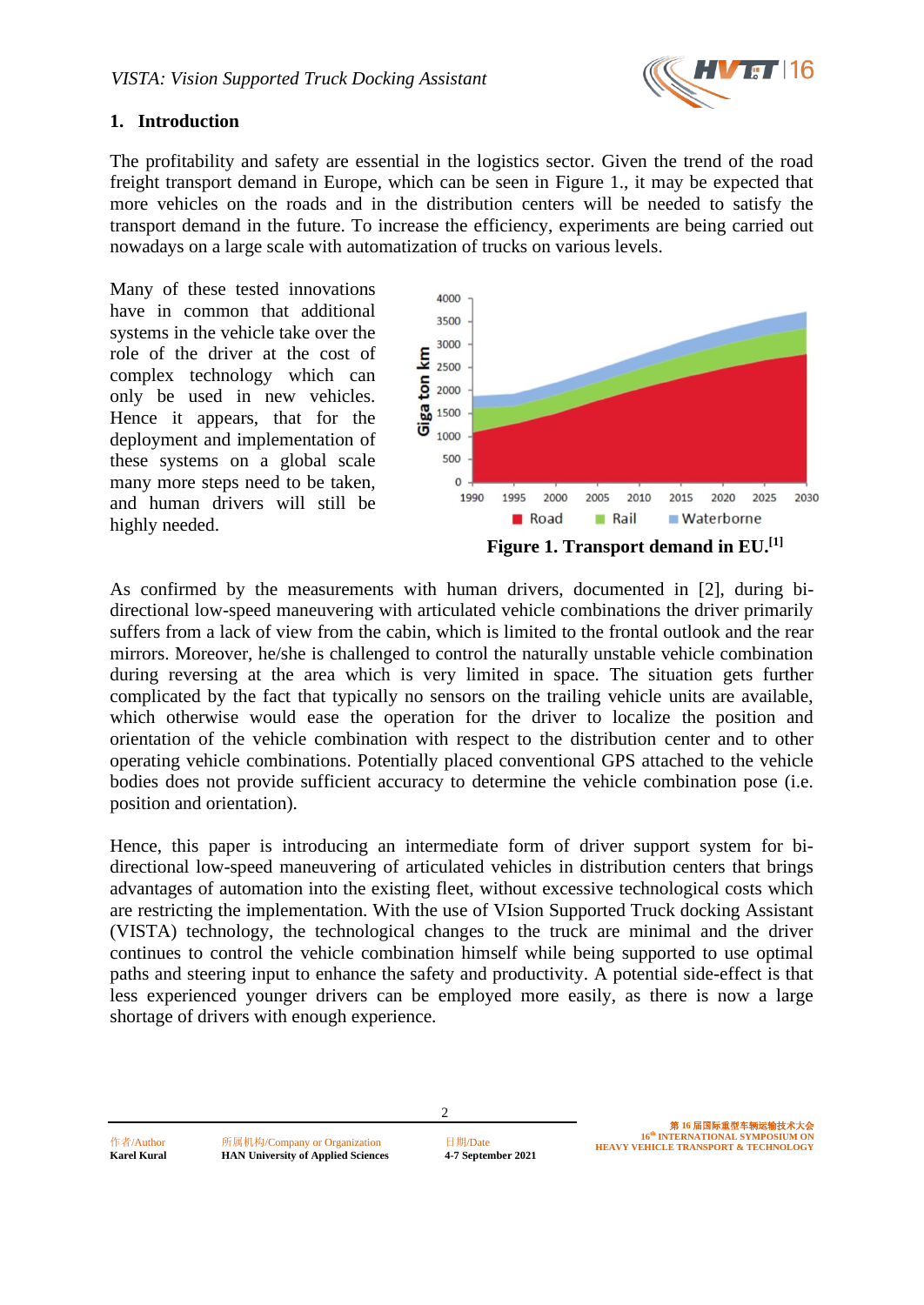

### **2. Research Method**

The general functionality of VISTA framework can be explained through Figure 2. Assuming the driver enters the distribution center, at first, he/she needs to report at a check-in desk where the loading dock number is being assigned to her/him and where the vehicle combination should be subsequently parked. Here the driver receives a smart device (currently assumed to be similar like a tablet, or wearable computer) which provides further navigation to the dock. The device is permanently connected to warehouse control system and is temporarily coupled by the driver to a specific vehicle combination which is to be parked.

At next, the vehicle combination pose is being accurately determined by the real-time camerabased localization system (RTLS) that uses the plane fitting approach with machine learning based algorithms for robust localization of all vehicle units. Given the actual pose availability, which can be considered as a start of the maneuver, the optimal path can be determined by the

path planner towards the final destination. The resulting reference path ensures both the kinematic viability, and the length that is not excessively long. Moreover, the optimal path is pleasant to negotiate by the driver in both forward and reverse direction (i.e. without path segments having excessive curvature).



 **Figure 2. VISTA framework general principle**

Based on the error between the actual pose of the vehicle combination and the proposed reference path the steering instructions are being translated to the driver to minimize the tracking error. The steering instructions on Human Machine Interface (HMI) follow the output of the path tracking controller which is applicable for both single or multiple articulated vehicles using the controller structure explained in [3]. In case the tracking error during the maneuver exceeds the maximal limit, the reference path needs to be re-planned such the vehicle can be still parked to the loading dock.

As for the form of HMI it is accounted to combine acoustic, haptic and visual channels to augment the reality and intuitively navigate the driver without excess of data which would increase the driver workload. The basis for the HMI definition will be interviews with the drivers, but also driver's eye-tracking data recorded while performing the docking maneuvers at the distribution centers.

The paper is organized as follows; at first the work done on developing the real-time localization system is described, followed by the description of the VISTA framework which employs the virtual reality simulator for the development. The simulator integrates the motion

3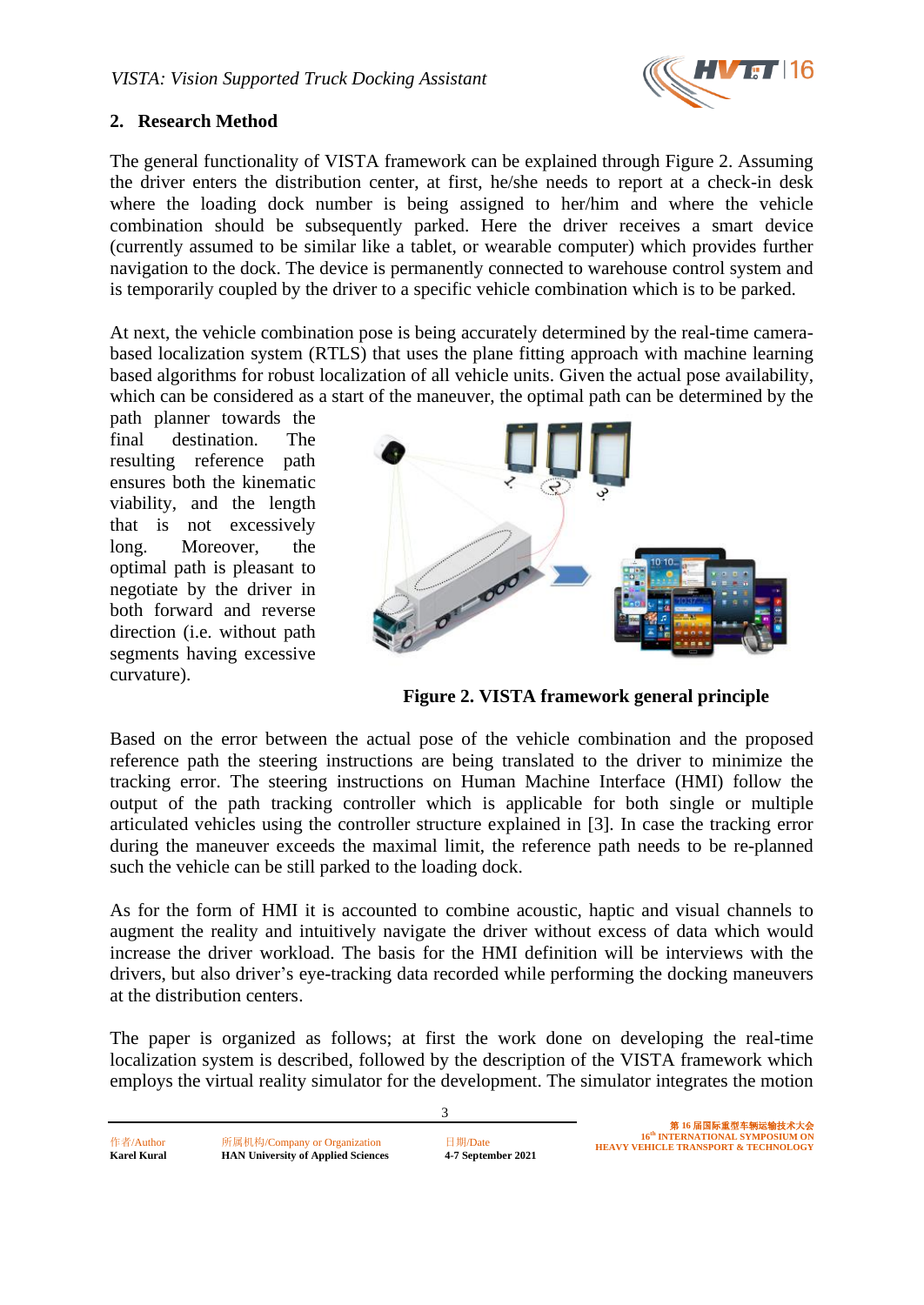

planner, path following controller and human machine interface, description of which is provided hereafter. The paper is concluded with the description of next steps and expected results.

## **3. Real Time Localization System (RTLS)**

The main role of RTLS is to deliver accurate information on the location and orientation of the truck and trailer bodies relative to the loading dock of the distribution centre. This is achieved using a camera system combined with and deep learning techniques. Cameras are placed above the docks such that the truck is always in view during the docking maneuver. To train the system the approach is firstly developed on scaled basis, and later will be deployed and tested full scale.

Truck pose estimation is achieved in number of steps show in Figure 3. First, the 2D position of a set of keypoints on the truck are detected in the image using deep learning. Deep learning for human pose estimation using keypoints is a proven technology, so a model originally developed for human keypoint detection was adapted to detect truck cabin and trailer keypoints. From a 256x256 resolution input image, the deep learning model produces a heatmap for each keypoint of the truck, as shown in the Figure 4. The maximum of each heatmap is then taken as the 2D position of the keypoint, using curve fitting to achieve subpixel accuracy.



**Figure 3. Overview of steps in vehicle pose estimation.**

The next step is to transform these 2D points to 3D positions in the world. Using the camera's known focal length and 3D position and orientation in the world, 2D points in the image can be projected onto the ground plane to obtain their real-world position. Note that the height of the key point off the ground plane must be known in advance so it can be corrected for during projection to obtain the full 3D position of the key point in the world. While this approach requires a few more known parameters (notably camera pose and key point height relative to the ground plane) when compared to depth stereo camera systems, it has several advantages which make it more suitable for truck pose estimation. It relies on only a single monocular

4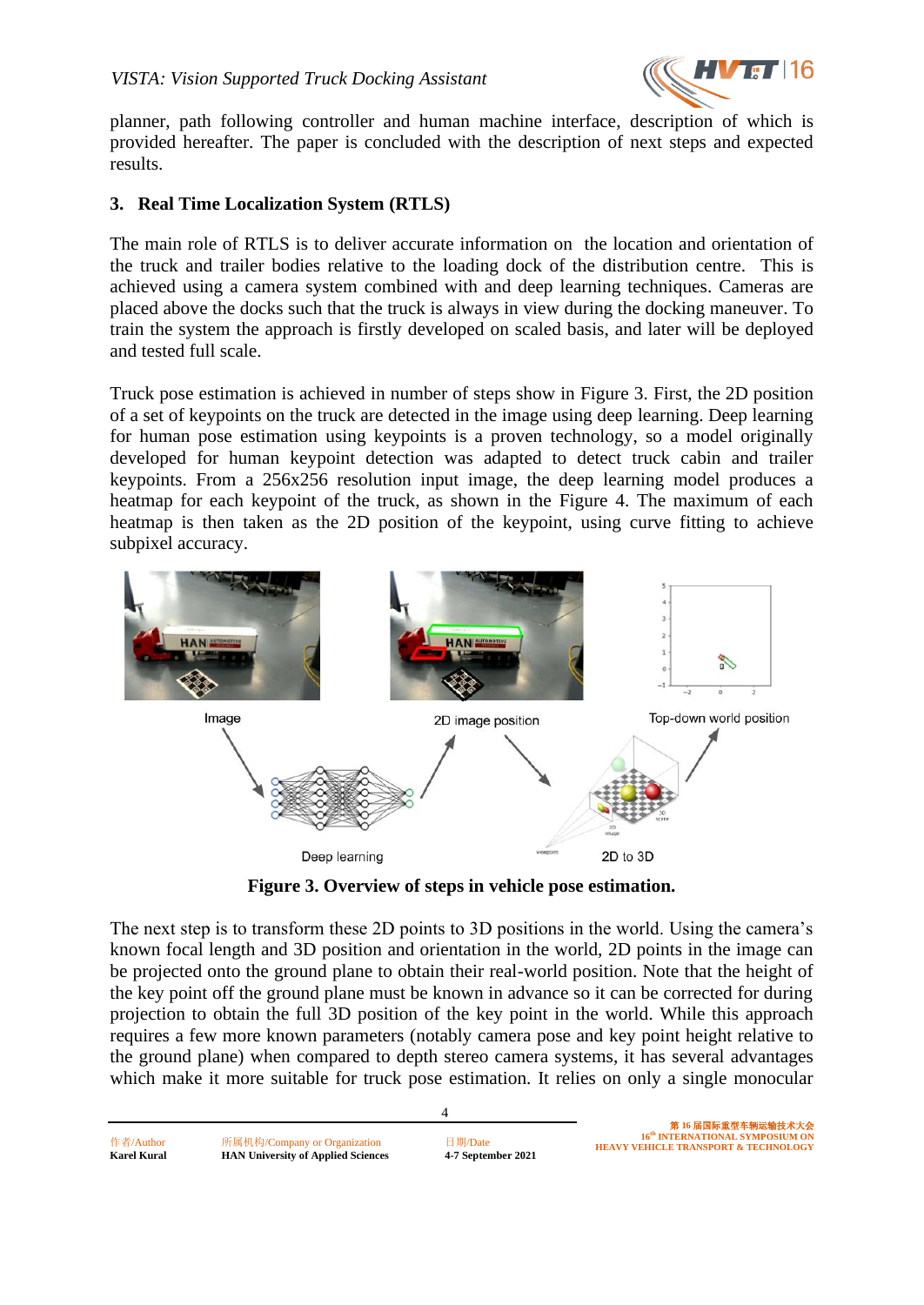

camera, reducing installation costs and increasing flexibility. Most notably, it achieves an accuracy of a few centimeters at several meters, beyond the operating range of typical stereo camera systems.

The deep learning model operates in real-time, achieving a minimum of 5 frames per second

on an NVIDIA GeForce 950m graphics card. Higher speeds could easily be achieved on better hardware. However, with the addition of a kinematic predictive model to account for camera lag, 5 fps is typically sufficient for low-speed maneuvering. The scaled system has been verified to work in low light conditions using a night vision infrared camera.



**Figure 4. Heatmaps produced by the deep learning model to detect 2D position of truck key points.**

### **4. VISTA Driver support framework development**

The functionality of the VISTA driver support framework with the human in the loop is developed and tested in the Virtual Reality (VR) based simulator. The approach can be described as follows, a user will wear VR glasses which will display the environmental model of the driver's outlook from the vehicle cabin whilst operating in the distribution center, and HMI should support the user to successfully park the vehicle combination at the loading dock. The environmental model consists of a distribution center, its surroundings, and the vehicle

combination that is developed in Unity software. The environmental model is powered by the kinematic model running in MATLAB/Simulink and the HMI is powered by controller which runs in MATLAB Simulink as well. The input for both the controller and the kinematic model is provided by the user through the physical steering wheel in terms of steer angle and pedal positions as a response to the visual inputs, as can be seen in Figure 5. Hereafter we describe the components of



the VISTA VR-Simulator. **Figure 5. VISTA VR-Simulator architecture.**

作者/Author 所属机构/Company or Organization 日期/Date **Karel Kural HAN University of Applied Sciences 4-7 September 2021**

5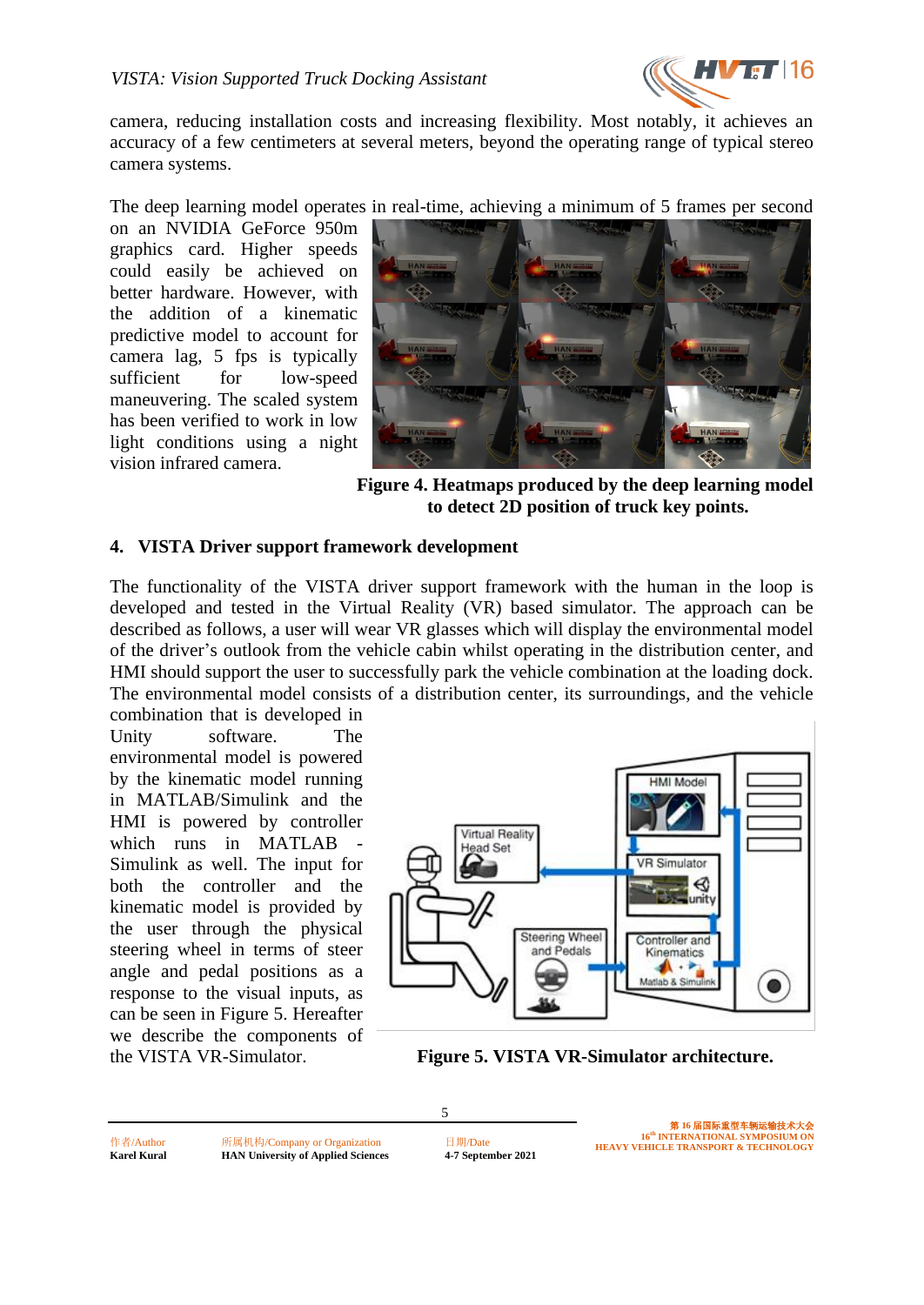

## **A. Simulator Hardware**

To achieve high level of realism the simulator is built inside a real Volvo FH16 truck cabin, see Figure 6a). Herewith we used the Head-Mounted Display (HMD) HTC VIVE Pro Eye [4] which provides stereoscopic vision with a resolution of 1440 x 1600 pixels per eye (2880 x 1600 pixels combined), refresh rate of 90 Hz and a field of view of 110 degrees. This provides a high immersive VR experience while the user can freely observe the surrounding virtual world in any direction just by turning the head. The HMD is equipped with infrared sensors to track the user's position in real time by detecting infrared pulses coming from two emitters. The HMD has an integrated binocular eye-tracker with a sampling rate of 120 Hz, an estimated measured gaze accuracy of 0.5° as well as a trackable field of view of 110°. The gaze data recorded in the simulator is not only used to determine in real time at which objects the driver is directly focusing at but also which ones he/she is looking at in virtual the mirror. From the recorded gaze data we can not only identify the objects the driver is looking at but also in which temporal order the driver picks up internal and external information for the truck docking process. Additionally, eye-tracking is also used to improve the simulator performance by using foveated rendering technique, allowing the dynamic toggling of the mirrors and the camera used by the HMI. For instance, depending on the current gaze position, mirrors in/outside the visual periphery gets disabled in order to reduce the processing effort and to assure an optimal frame rate.

The hand tracking is realized with the help of optical based Leap motion controller [5] that is integrated in HMD (see Figure 6c). The user's hand motions and gestures can be thus captured and simultaneously mapped onto the virtual hands of the driver. In this way, the user controls the virtual hands inside the simulator and interacts with different objects, like the steering wheel or elements of the HMI, such as buttons. The properties of the virtual hands can be adjusted according to the user's needs (e.g. skin colour, arm length).

The driver interacts with the VR world by means of original steering wheel, shifting lever, and pedals, see Figure 6b, which are directly connected to the computer on which the simulation is running.



a) b) c) **Figure 6. VISTA VR-Simulator: a) cabin exterior, b)cabin interior, c) Leap motion controller mounted on the HMD**

6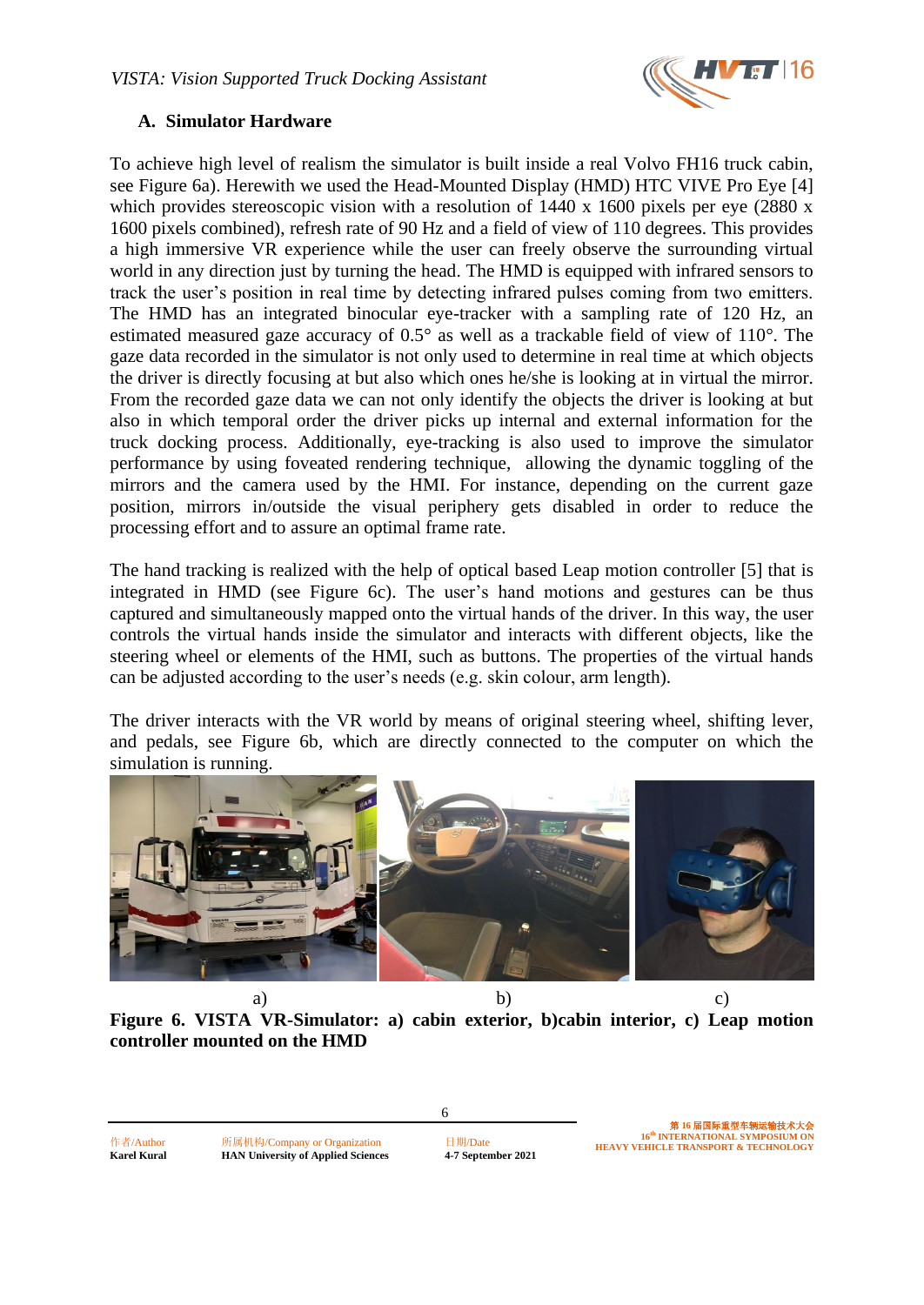

## **B. VR Simulation Modelling**

The VR simulation software was developed using the Unity 3D Platform [6], which is a powerful platform for the development of a VR environments, and which is offering a simple integration with other components of the simulator. The VR simulation software allows the 3D representation of the Volvo FH16 tractor unit and a trailer (see Figure 7b) as well as the complete environment of the distribution center shown in Figure 7a. The distribution center environment was modeled based on dimensions measured in the real world and consists of ten numbered loading docks and three parameterizable docking assist cameras. The floor of the distribution center area has floor marking guidelines aligned with the loading dock. Additionally, the texture of the floor can be easily changed whenever the simulator requires different conditions. The surrounding environment is realized with a realistic skydome. Each loading dock also integrates a red and green light to inform the driver about the remaining distance of the truck to the docking door in order to support the docking process. Additionally, there is also the possibility to determine which is the targeted loading dock and to park trucks in any lane. The 3D models used for the construction of the distribution center were purchased from the Unity Asset Store or from a 3D model supplier.



## **Figure 7. a) Distribution center loading docks and the three docking assist cameras, b) Distribution center with a parametrized number of parked trucks.**

The Volvo FH16 tractor unit and the trailer are realistic 3D models that were acquired from a 3D model supplier. Before importing the 3D models in Unity, we used Blender [7] to reduce the mesh density and to detach parts of the truck as fully independent objects e.g. mirror, steering wheel and so on. Previous field studies with drivers wearing binocular mobile eyetracking glasses while doing the truck docking process in the real world revealed that they mainly switch their gaze movements from the inside instruments to the mirrors. These results illustrate how important it is to simulate the mirrors in a realistic way. For this, the curvature of the mirrors is of particular importance. In that sense, a reflection probe is currently used as a solution (Figure 8a). Although this technique offers a realistic experience, it also comes with some limitations. A reflection probe is similar to a camera that captures a spherical view of the 3D scene in all directions. This implies that the rendering of objects located outside the field of view increase the rendering effort per frame considerably. Since the truck has six mirrors it can add up to significant effects on the frame rate due to computation demand.

7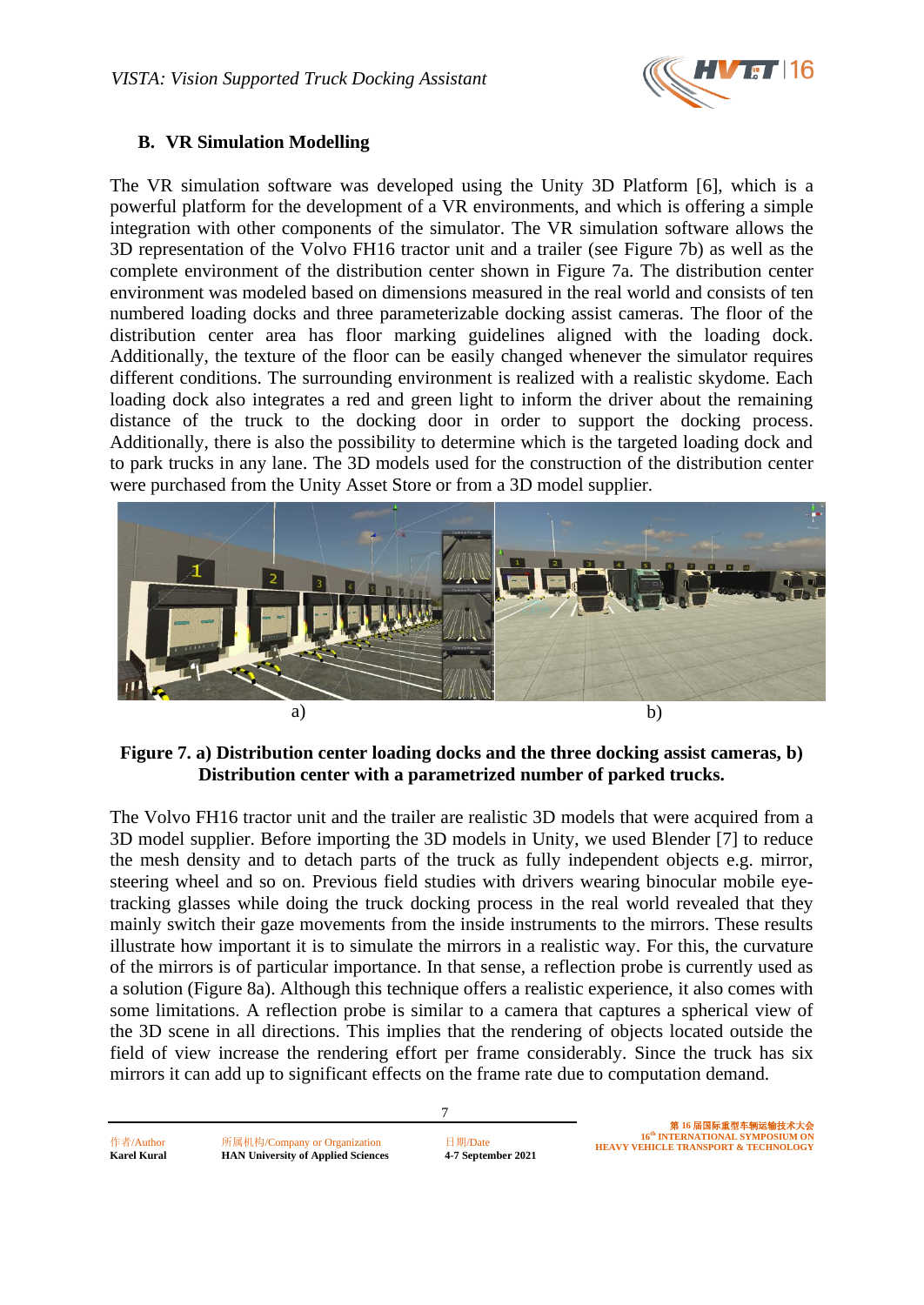



#### a) b) **Figure 8. a) Mirrors with real-time reflections using reflection probes, b) HMI installed in a central position and interacted with the driver.**

In order to overcome this problem, we implemented a solution that dynamically deactivates or decreases the resolution and refresh rate of the reflection probes based on the current camera direction as well as drivers' field of view determined from the recorded eye-tracking data. Note, that the driver can also rotate each of the six mirrors in the simulator in order to meet his/her preferences. Finally, we also integrated an additional assistive device in the interior of the Volvo FH16 truck cabin. To be more specific, we installed a tablet device for virtually running the HMI and to present graphical instructions/driving feedback to the user. The tablet can be placed at on arbitrary and actuated by means of leap motion sensor which tracks the hands as in Figure 8b.

## **C. Driver Support Human Machine Interface (HMI)**



The HMI of the VISTA support system was designed to be intuitive and as flexible as possible. Therefore, the interface was also built in Unity 3D, so it can be easily integrated in the VR simulator environment as well as in the real world on tablet hardware of any manufacturer and can be adapted to various VR and AR headsets. The version of HMI used currently in the simulator is focused on showing the actual driving advice of the system. It is also capable of onboarding the driver and giving him instructions on where to drop off the hardware as well as generate user feedback.



作者/Author 所属机构/Company or Organization 日期/Date **Karel Kural HAN University of Applied Sciences 4-7 September 2021**

8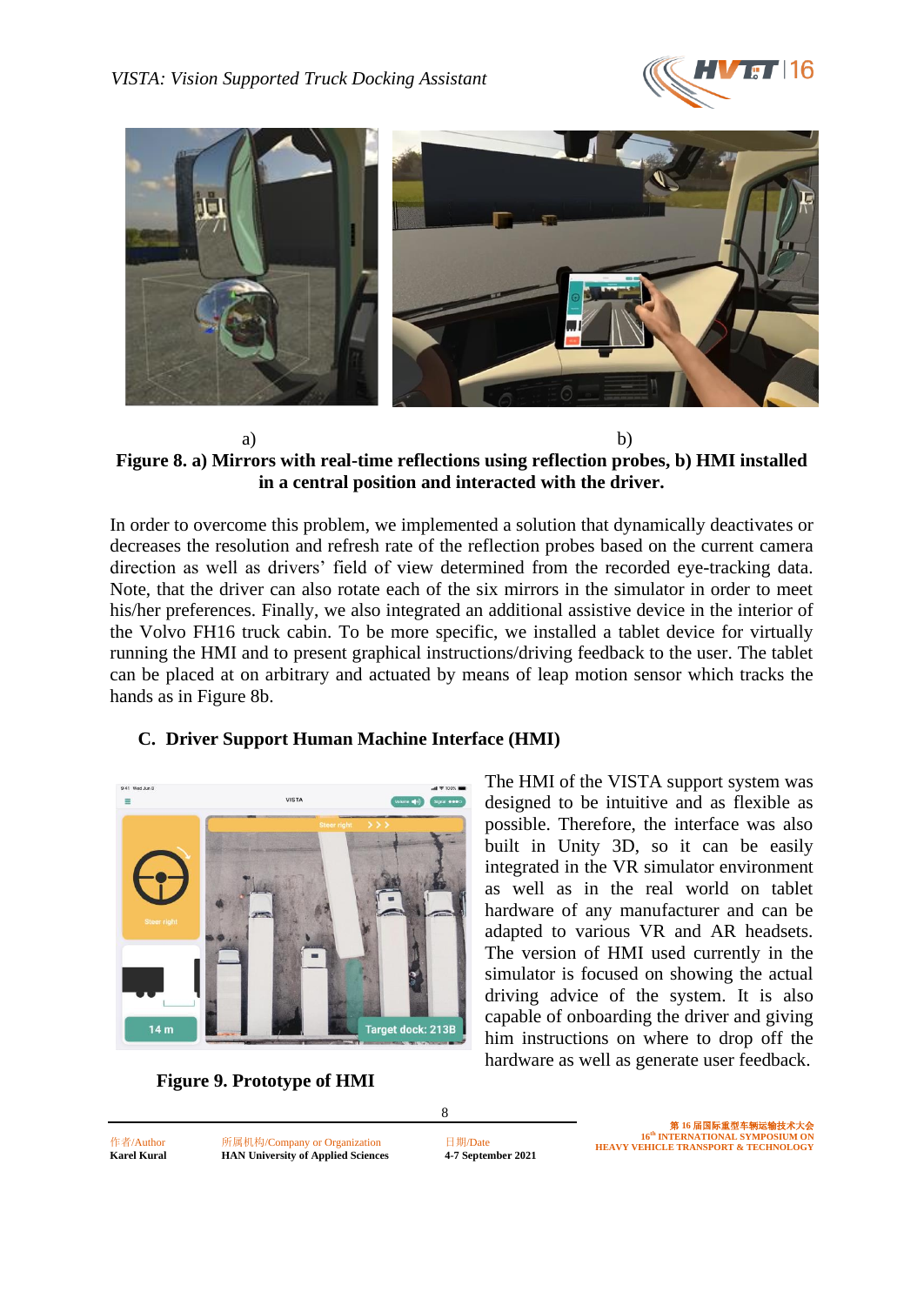

Driving advice is communicated via several channels being; a visual representation of the steering wheel and it's positioning. a simplified steering indicator, a target dock name plate, a visual representation of the distance to the docking port that is calculated from the steering system, an embedded video feed of the camera system (tracking system) that is overwatching the whole docking area of the distribution centre. First version of HMI prototype can be seen in Figure 9. Additionally, the HMI supports audio cues that represent steering angles and distance to the dock in order to give a passive indicator that does not need a visual affordance of the driver. All those indicators can be quickly adapted to integrate into the FOV (field of view) of the user's VR glasses as well so the direct impact can be measured as well.

## **D. Vehicle Path Planner and Path Following Controller**

The main role of the path planner is to establish an optimal bi-directional reference path for the vehicle combination which connects the initial pose and the terminal pose represented by the loading dock. On the other side the role of the path tracking controller is to derive steering angle based on the error between the actual pose of the vehicle and previously established reference path, which can be subsequently provided as in a form of an advice to the driver. Given the low operational speed (below 2m/s), both subsystems are based on the assumption the vehicle combination driving behavior is perfectly kinematic, and thus no tyre slip is assumed. Since the path following controller was already extensively described in [3], in this paper we will concentrate on the path planner developed for VISTA, note that full description is provided in [8].

The path planner is using a so-called lattice-based approach in combination with motion primitives, where the environment is divided into a set of discrete states which can be connected and which can create the complete solution for the path. Hence at first, the operational environment is described in terms of free and restricted space using the polygons, which specify the location, shape and size of the obstacles in the sensed environment. The blue polygon in Figure 10a). depicts the available space whereas the red polygons represent the obstacles, whose position is also consistent with the environmental model of the VR. The state of the vehicle combination is defined by the position of the center of the semi-trailer axle in the global coordinate system  $x_2$  and  $y_2$ , the yaw angle of the semitrailer  $\theta_1$ , and the articulation angle γ.

Thus, the path planning problem is reduced to finding the path between two discrete states in the path planning environment where the path segments called motion primitives are generated, see Figure 10b). This is achieved by solving an optimal control problem from one of the discrete states to the other while using the kinematic equations of the articulated vehicle and differential constraints which limits the path curvature and steering angle rate and acceleration. It guarantees that created path segments are kinematically viable for the vehicle and still negotiable by the human driver given his/her physiological limitations in actuation of the steering wheel. The formulation of the optimal control problem with a desired cost function to optimize some parameters, the kinematic constraints and its solutions can be found in [8] and [9].

9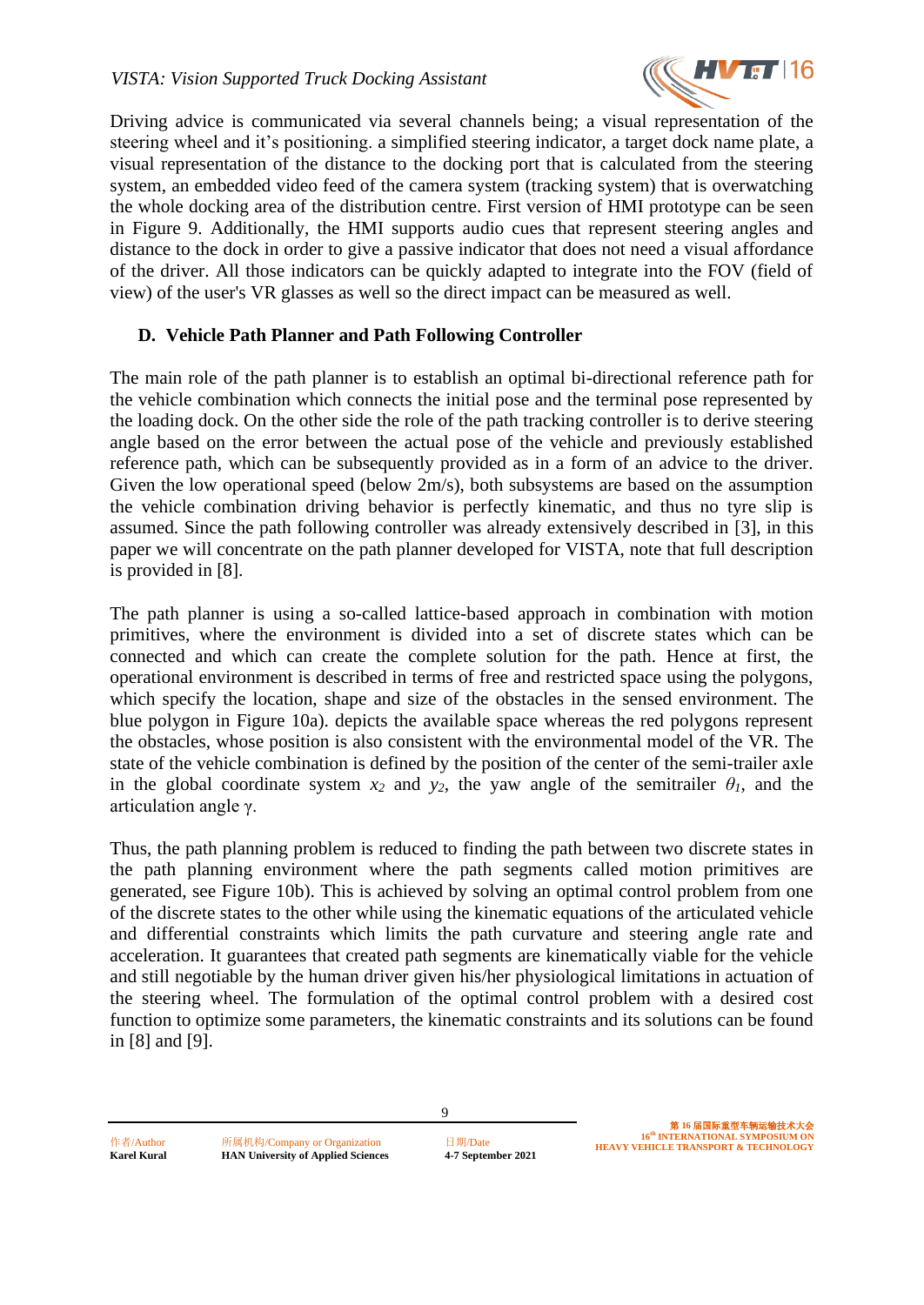



**Figure 10. a) Path planning environment with polygons, (b) Motion Primitives.**

Given the library of motion primitives defined, an algorithm is required to find optimal combination of motion primitives to traverse from one point to other while using the free space within the operational environment yet avoiding the obstacles. For this purpose, the graph search algorithm A\* algorithm is used with a collision detection module which checks for collisions while planning. Customized  $A^*$  algorithm is also extensively explained in [8].

## **5. Research Outlook and Next Steps**

Given the simulator framework established, the first generation of HMI will be extensively tested in the simulator environment with human drivers in the loop. It is foreseen that obtained results will lead and consecutive re-iteration of HMI, Path Planner, and Path Following controller where fundamentally new approach based on Model Predictive Control will be tested. As for the RTLS, next steps include support for multiple trucks in the same image, which requires detecting multiple of the same keypoint on different trucks and grouping keypoints belonging to the same truck. Herewith, a deep learning architecture will be tested, which jointly detect individual truck instances and their associated keypoint positions, keeping the processing time per image constant. Another functionality that requires solution before the system can be full scale implemented is tracking vehicle units instances through multiple video frames which presents additional challenges across long distances, where multiple cameras are required to cover the full maneuvering area and where the information from multiple cameras need to be robustly merged.

### **6. References**

- [1]. European Commission, Impact Assessment accompanying document to the White Paper, pp. 137, Brussels 2011
- [2]. Kural, K., Besselink, I.J.M., Pauwelussen, J.P., Nijmeijer, H. & Patel, K., Analysis of driver behavior during reverse driving of double articulated vehicles, Proceedings HVTT13, San Luis, Argentina, 2014
- 10 [3]. K. Kural, Analysis of high-capacity vehicles for Europe: application of performance